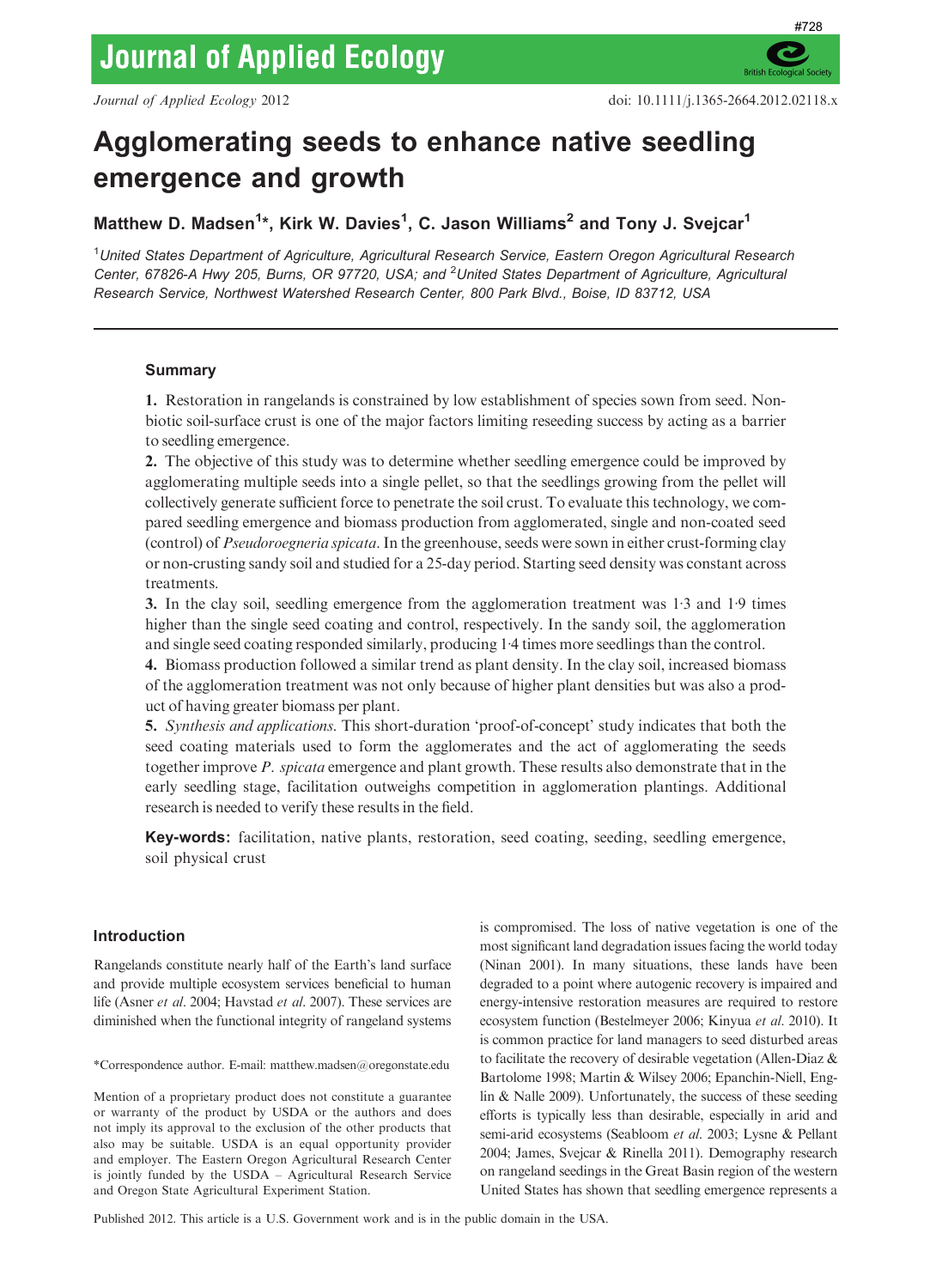major developmental bottleneck in the progression from seed to an established plant (James & Svejcar 2010; James, Svejcar & Rinella 2011).

One factor that can act as a significant barrier to seedling emergence is the presence of non-biotic soil-surface crusts (U-nger 1984; Awadhwal & Thierstein 1985; Belnap 2003). Soil physical crust is characterized by a dense, relatively impermeable soil-surface feature, which impedes seedling emergence, while decreasing water infiltration and gas exchange (Belnap 2003). To effectively address a physical soil crust problem, expensive management practices must often be performed to increase aggregate stability (Belnap 2003). Where resources are available, this can be achieved by incorporating organic matter or other soil amendments such as gypsum (e.g. Shainberg et al. 1989) or polyacrylamide (e.g. Ben-Hur 1994) into the soil. Seedling emergence can also be increased through short-term treatments, such as irrigation to maintain a moist soil surface (Unger 1984), or use of equipment (i.e. rotary hoe) to mechanically break up the soil crust (Bilbro & Wanjura 1982). While these approaches may work in intensive agronomic operations, typically they are impractical for the revegetation of extensive rangeland systems of relatively low economic value. Consequently, there is a need for the development of cost-effective seeding technologies that will enhance seedling emergence in the presence of a soil physical crust (James & Svejcar 2010).

Seed coating technology provides several options for enhancing germination and seedling growth (Taylor & Harman 1990). A common approach for applying the coatings to the seed is through the use of a rotary (or rotostat) seed coater. In general, seeds are coated through this technology using centrifugal forces to mix the seeds, while adhesives (or stickers) are pumped to the centre of the coating chamber onto an atomizing disc, which redirects the liquid outward in small droplets onto the seed. With a binder providing a tacky base, seed coating powder is delivered through an auger feeder onto the moist seeds. Traditionally, coating formulations and application rates have been applied in a manner that produces the desired coating properties (e.g. density, hardness, plasticity and moisture uptake), while keeping the seeds from sticking or clumping together during the coating processes (Gregg & Billups 2010). Madsen, Petersen & Taylor (2010) proposed in US patent application 0267554 a coating technology that alters the traditional approach to seed coating by developing a method that uses rotary seed coating technology to promote the uniform clumping of seeds into pellets (or agglomerates) (Fig. 1). Because the penetration force of emerging seedlings increases with the number of seeds sown in the same location (Edwards 1966; Awadhwal & Thierstein 1985), agglomerated seeds should have improved seedling emergence by having multiple seedlings collectively generating greater emergence force than a single seed (Fig. 1).

Higher seedling densities may increase mortality as a result of competition for limited resources (Connell & Slatyer 1977; Stachowicz 2001); this may be especially true with the plantings of agglomerated seed where cohorts of the same species are occupying the same microsite (i.e. complete niche overlap). It may also be possible that positive interactions (or facilitation) may extend beyond seedling emergence and provide other benefits associated with clustered growth patterns that will outweigh competition and enhance seedling establishment (Hunter & Aarssen1988; Fajardo & McIntire 2011).

The objective of this study was to determine whether seedling emergence of a perennial bunchgrass species could be improved by agglomerating multiple seeds into a single pellet. Comparisons were made using agglomerated seed, coated seed (which was not agglomerated) and non-coated seed (control). The three treatments were evaluated in a clay-loam soil that was susceptible to crusting, and a non-crusting sandy soil. We tested the following hypotheses: (i) agglomerated seeds would have higher emergence than single coated or single non-coated seeds in clay but not sand, and (ii) intraspecific competition would result in lower per-plant biomass in the agglomerated treatment, relative to the other two treatments.

### Materials and methods

Evaluations were performed on the native species Pseudoroegneria spicata (Prush.) Löve, which is often a major component of native plant communities in the Intermountain West, USA, and is commonly used for restoration of rangeland systems in this region (Ogle, St John & Jones 2010). Pseudoroegneria spicata has a wide ecological aptitude growing in relatively low elevation, dry Artemisia L. communities and up to high elevation, moist sagebrush-grasslands (Davies, Bates & Miller 2006; Davies & Bates 2010).

#### SEED COATING

Seed coating was performed at the Eastern Oregon Agricultural Research Center (EOARC) in Burns, OR, USA. The treatments described earlier were applied using a RP14DB® rotary seed coater (BraceWorks Automation and Electric, Lloydminster, SK, Canada).



Fig. 1. (a) Illustration of seedling emergence being impeded by a physical soil crust layer, and (b) agglomerate pellet with multiple seedlings collectively generating sufficient force to penetrate through the soil crust.

Published 2012. This article is a U.S. Government work and is in the public domain in the USA. Journal of Applied Ecology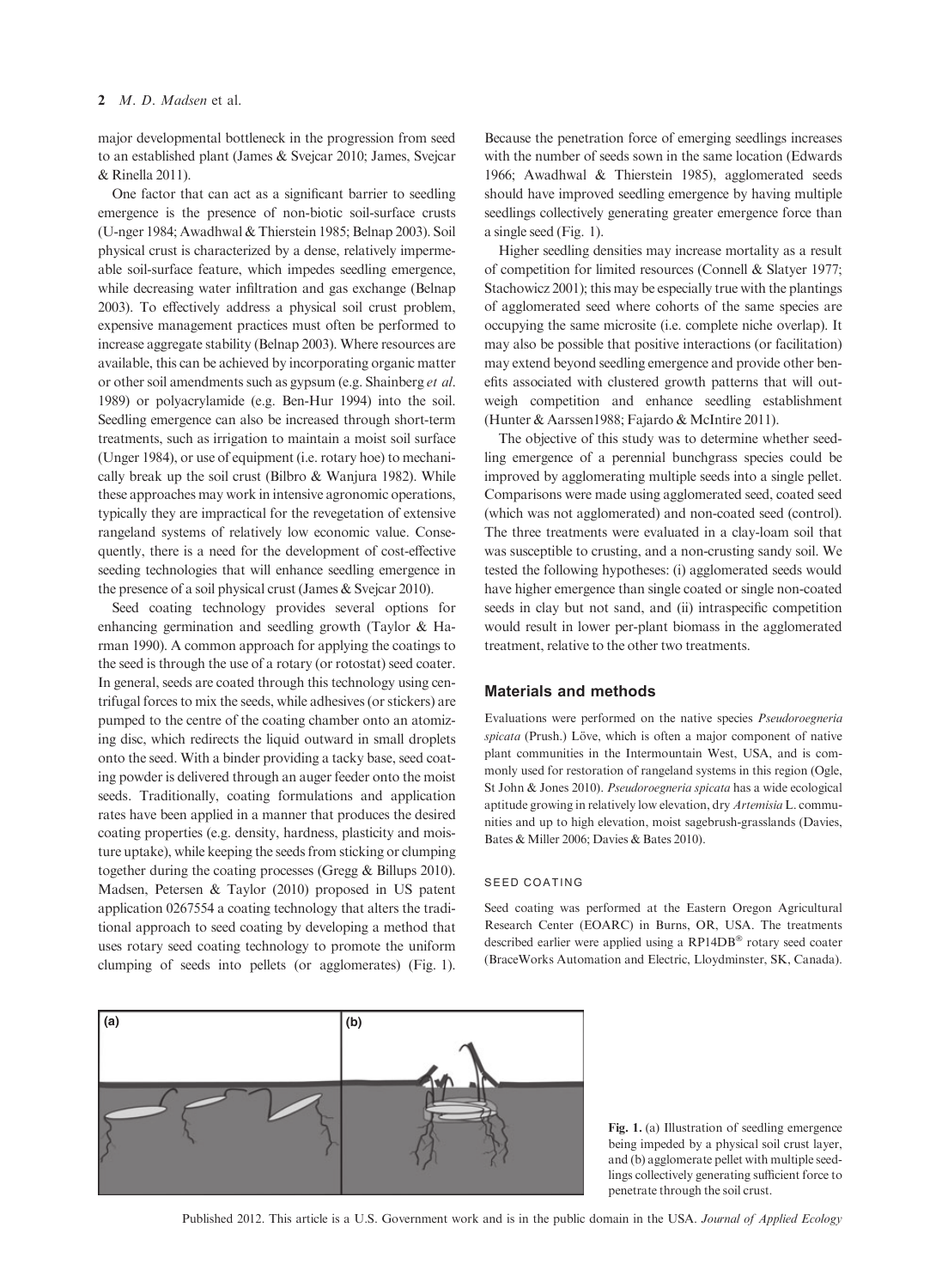Agglomerates were created similar to methods proposed by Madsen, Petersen & Taylor (2010). Materials used in this process included the adhesive binder, Selvol-205® (Sekisui Specialty Chemicals America 2009), and the powder filler material, diatomaceous earth (Perma-Guard, Inc., Albuquerque, NM, USA). Selvol-205 was prepared with an 8% solid content, according to Sekisui Specialty Chemicals solution preparation guidelines (Sekisui Specialty Chemicals America 2009). After evaluating several common seed coating powder materials (i.e. limestone, talc, bentonite clay and montmorillonite clay), we generally felt diatomaceous earth formed agglomerates most consistently. Diatomaceous earth is composed of fossilized diatom remains that have sharp and jagged microscopic edges. The structure of the diatomaceous earth may aid in the formation of agglomerates by decreasing the flowability of the coated seed and promoting seed clumping.

A detailed description of the amount and application rate used to form the agglomerated seeds is shown in Table 1. First, we applied a base coating comprised of Selvol-205 and diatomaceous earth. In this phase, Selvol-205 and diatomaceous earth were applied using typical seed coating methods that allows for the product to adhere to the seed and prevent seeds from clustering together. In the second phase, seeds were agglomerated together by increasing the rate of Selvol-205, and only applying diatomaceous earth in periodic short bursts. Generally speaking, through this approach, agglomeration size (i.e. number of seeds per pellet) is primarily dependent upon the amount and rate that Selvol-205 $^{\circ}$  is applied while withholding or limiting diatomaceous earth. Lastly, the agglomerates were coated using methods described in phase 1 earlier, to provide additional structure to the agglomerated seed. After coating, agglomerated seeds were placed on a forced air drier at 25  $\degree$ C for 4 min. From this batch, we selected agglomerates that had exactly five seeds to be used in the trial.

Single coated seeds were made using the same amount of materials used to form the agglomerates. In this treatment, the coating material was applied at a rate sufficient to keep the seeds from clustering together.

## SOIL

Evaluations were performed on clay (31% sand, 22% silt and 47% clay) and sandy (91% sand, 5% silt and 4% clay) textured soils. The clay soil was obtained from the USDA – Agricultural Research Services (ARS), Northern Great Basin Experimental Range (NGBER; Lat: 43°27'34"N, Long: 119°40'15"W), 67 km west of Burns, Oregon, USA. This soil was classified as a clayey, montmorillonitic, frigid and shallow Xeric Argidurids. Soil pH was 7.8, and organic matter content was  $1.9\%$  (Soil Survey Staff 2011). We collected the sandy soil from a site  $176$  km south of Burns, OR, USA (Lat:  $43^{\circ}21'23''$  N, Long:  $119°01′5′′W$ ). At this location, the soil is classified as a fine sand, mixed, frigid Xeric Haplocambids. Soil pH was 7.2, and organic matter content was  $0.25\%$  (Soil Survey Staff 2011). At both sites, the vegetation community was co-dominated by Artemisia tridentata spp. wyomingensis (Beetle & A. Young) S.L. Welsh and perennial bunchgrasses, such as Agropyron cristatum, Stipa thurberiana, Agropyron spicatum and Poa sandbergii.

#### STUDY DESIGN

Seed treatments were evaluated in the greenhouse at the EOARC using a randomized block split-plot design, with five blocks. Each block contained two 0.2 m<sup>-2</sup> containers (0.5  $\times$  0.4 m on a side, with a depth of  $0.1$  m), one with sand and the other with clay soil. Within each container, we hand sowed the three seed treatments, in separate rows, equally spaced, with the location of the row randomized among the treatments. Each row was 0.4 m long and contained 15 seeds, planted 1 cm below the surface. For the rows designated for noncoated and single coated seeds, we evenly distributed the seed across the row. In the rows designated for agglomerated seeds, we sowed three pellets, which each contained five seeds.

## RAINFALL SIMULATION AND WATER REGIME

Prior to seeding, we saturated the soil from the bottom-up and then allowed the soil to drain for 24 h. We then seeded the boxes and placed them on a  $5\%$  slope, where we applied 15 mm (3.0 L con $tainer^{-1}$ ) of water using a portable oscillating-arm rainfall simulator, as described by Meyer & Harmon (1979). To promote soil crust formation, we rained on the soil with an application intensity of  $24.7$  mm h<sup>-1</sup>, which approximated the rainfall intensity for a 15-min period, with a 2 year return interval, for the NGBER (Miller, Frederick & Tracy 1973). Over the remainder of the study, pots were watered with a fine mist sprayer. To stimulate seedling germination, the soil was misted once a day with 1.5 mm (0.3 L container<sup>-1</sup>), for 5 days after seeding. After day 5, the soil was watered weekly with 3.4 mm  $(6.8 \text{ L container}^{-1})$  that is approximately half the average weekly

Table 1. Batch recipe used to coat 227 g of Pseudoroegneria spicata seed. The Table shows the time the seed coater's pump, and powder feeder was turned on and off to apply Selvol-205 and diatomaceous earth, along with their associated rates and amount of material delivered. The amount of Selvol-205 in the table contains 8% by weight of active ingredient. The Table also shows the different speeds the coating pan was run during the coating process

| Selvol-205            |                   |                | Diatomaceous earth    |                   |                | Rotor speed            |                        |
|-----------------------|-------------------|----------------|-----------------------|-------------------|----------------|------------------------|------------------------|
| Time(s)<br>Start-stop | Rate $(g s^{-1})$ | Subtotal $(g)$ | Time(s)<br>Start-stop | Rate $(g s^{-1})$ | Subtotal $(g)$ | Time (s)<br>Start-stop | Rate<br>$(\%$ of max.) |
| $6 - 35$              | 1.000             | 29.00          | $36 - 39$             | 13                | 39.00          | $0 - 120$              | 35                     |
| $41 - 120$            | 0.833             | 65.97          | $40 - 120$            | 0.65              | 52.13          | $120 - 220$            | 60                     |
| $120 - 210$           | 1.379             | 124.11         | $145 - 147$           | 6                 | 12.00          | $220 - 260$            | 50                     |
| $210 - 250$           | 0.490             | 19.60          | $150 - 152$           | 6                 | 12.00          |                        |                        |
|                       |                   |                | $167 - 169$           | 6                 | 12.00          |                        |                        |
|                       |                   |                | 186-189               | 6                 | 15:00          |                        |                        |
|                       |                   |                | $210 - 213$           | 8                 | 24.00          |                        |                        |
|                       |                   |                | $213 - 250$           | $1-18$            | 43.48          |                        |                        |
| Total                 |                   | 238.68         |                       |                   | 209.61         |                        |                        |

Published 2012. This article is a U.S. Government work and is in the public domain in the USA. Journal of Applied Ecology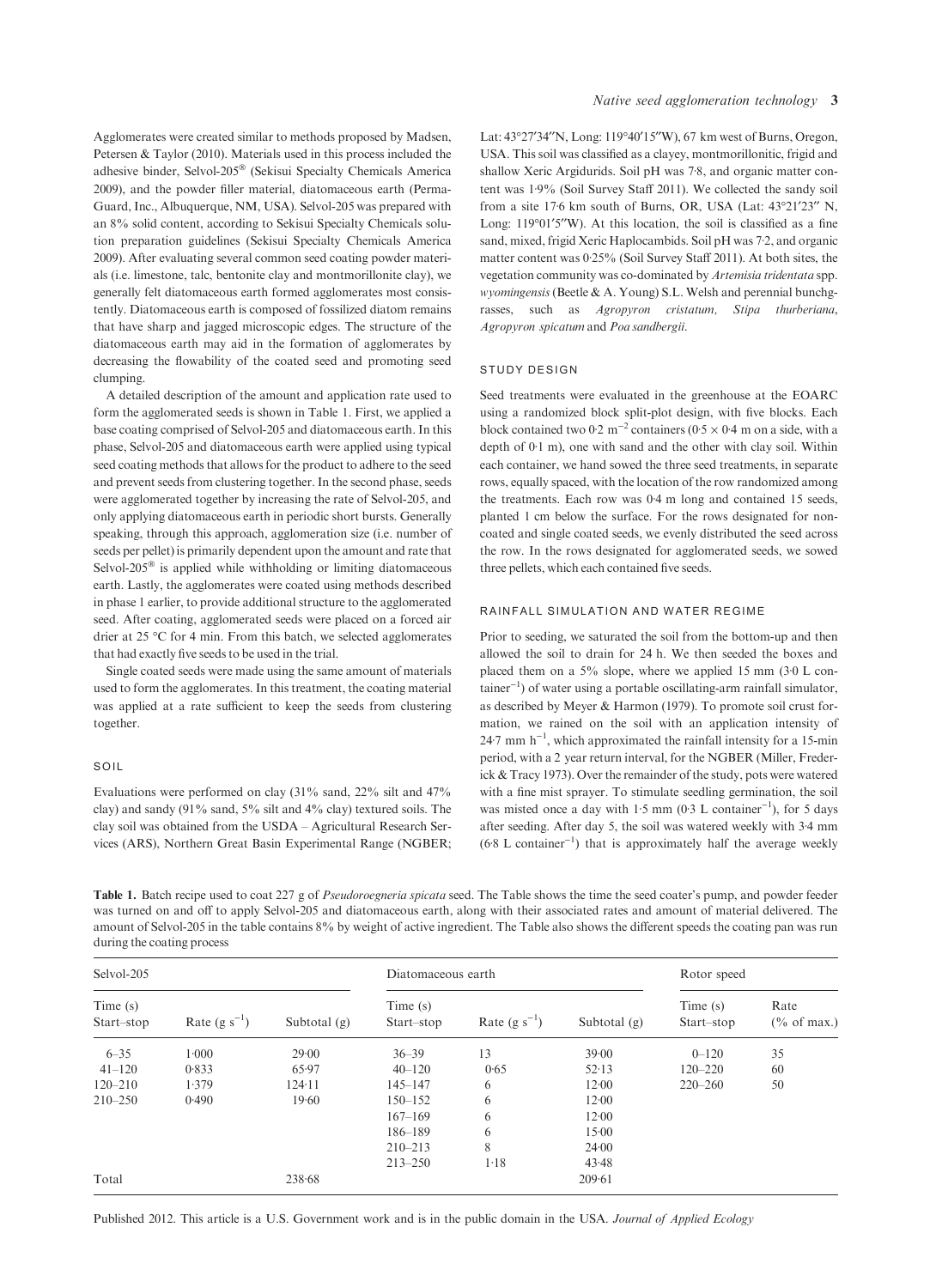# 4 *M. D. Madsen* et al.

amount of precipitation received in the spring (March–May) at the NGBER (Western Regional Climate Center 2010).

#### MEASUREMENTS

We measured volumetric soil water content and crust penetration resistance to fracture the soil surface, in-between the rows, at three locations per box, approximately every 3 days. Soil water content was measured from the soil surface down to 60 mm, with an ML2x Theta Probe (Delta-T Devices, Cambridge, UK). On the days the soil was designated to be watered, soil water content was measured prior to watering. Crust penetration resistance was determined using a 4<sup>.76</sup>-mm diameter flat point handheld penetrometer (Model 719-5MRP; John Chatillon & Sons, Kew Garden, NY, USA). Eleven days after seeding, we measured the thickness of the soil crust using a vernier calliper, at three sample locations per box container.

Seedling density of all live seedlings in each row of the box containers was also recorded at the same time that the soil water content and crust penetration resistance was measured at c. 3 day intervals. At the conclusion of the study (25 days after seeding), we weighed standing above-ground biomass after oven-drying at 65 °C for 72 h.

## DATA ANALYSIS

Seedling density data were analysed using repeated measures mixedmodel analysis with an autoregressive order 1 covariance (sas Version 9.2; SAS 2006). In the model, seed treatments and soil type were considered fixed factors, sampling period was designated as a repeated measure, and blocks were random. We used mixed-model analysis to analyse total biomass, and per-plant biomass. Again, blocks were considered random, while seed treatments and soil type were considered fixed factors. When significant main or interactive effects were found, mean values were separated using the LSMEANS procedure (SAS 2006). Prior to analysis, normality and homogeneity was tested using the Shapiro–Wilk test and Levene's test, respectively (PROC UNIVARIATE; SAS 2006). Each data set was log-transformed to reduce problems with deviance from normality. For all comparisons, a significance level of  $P \leq 0.01$  was used. In the text and figures, means are reported with either unique letters to denote significances or with associated standard error.

# **Results**

#### VOLUMETRIC WATER CONTENT AND SOIL CRUST

Soil moisture in both soil types was at saturation at the start of the study, and by the end of the experiment, it had declined to near wilting point  $(-1.5 \text{ MPa})$  (Fig. 2). In the clay soil, crust penetration resistance increased rapidly as soil moisture declined, until around day 15. During this period, crust penetration resistance ranged from  $0.13$  MPa (day 3) to  $0.23$  MPa (day 15). After day 15, crust strength was highly variable and on average decreased with time (Fig. 2). Crust thickness of the clay soil measured on day 11 was  $9.3 \pm 0.6$  mm. The sandy soil did not form a physical crust (Fig. 2).

#### PLANT DENSITY

Plant density among seed treatments differed by soil type (Table 2). In the clay soil, on average, the agglomerated seeds



Fig. 2. Mean  $\pm$  SE soil water content (closed circles) and penetration resistance (open circles) over the course of the study. Dashed line represents permanent wilting point  $(-1.5 \text{ MPa})$ .

Table 2. P-values from a mixed-model ANOVA analysis for the effect of seed coating treatments, and soil type, on plant density, total plant biomass, and biomass per plant

| <b>Effect</b>                              | Density | Total<br>biomass | <b>Biomass</b><br>per plant |
|--------------------------------------------|---------|------------------|-----------------------------|
| Seed treatment                             | 0.018   | < 0.001          | 0.008                       |
| Soil                                       | 0.001   | 0.077            | < 0.001                     |
| Soil $\times$ seed treatment               | 0.001   | 0.621            | 0.833                       |
| Time                                       | < 0.001 |                  |                             |
| Time $\times$ soil                         | 0.912   |                  |                             |
| Seed treatment $\times$ time               | 0.387   |                  |                             |
| Seed treatment $\times$ soil $\times$ time | 0.294   |                  |                             |

emerged earlier and over a longer period of time than the control (Fig. 3). This generally resulted in the agglomeration treatment having higher plant densities than the control. Final plant density in the clay soil showed the agglomeration treatment having approximately two times  $(1.9 \text{ times})$  more seedlings than the control. Seedling emergence for the single coated seed treatment appeared to have been impaired by physical soil crust similar to the control, for the first half of the study. Between day 14 and 19, this treatment increased in plant density by 35%, while density in the control remained constant. Final seedling density for the single coatings produced an intermediate response when compared to the other two treatments, with single coatings having 1.4 times more seedlings than the control.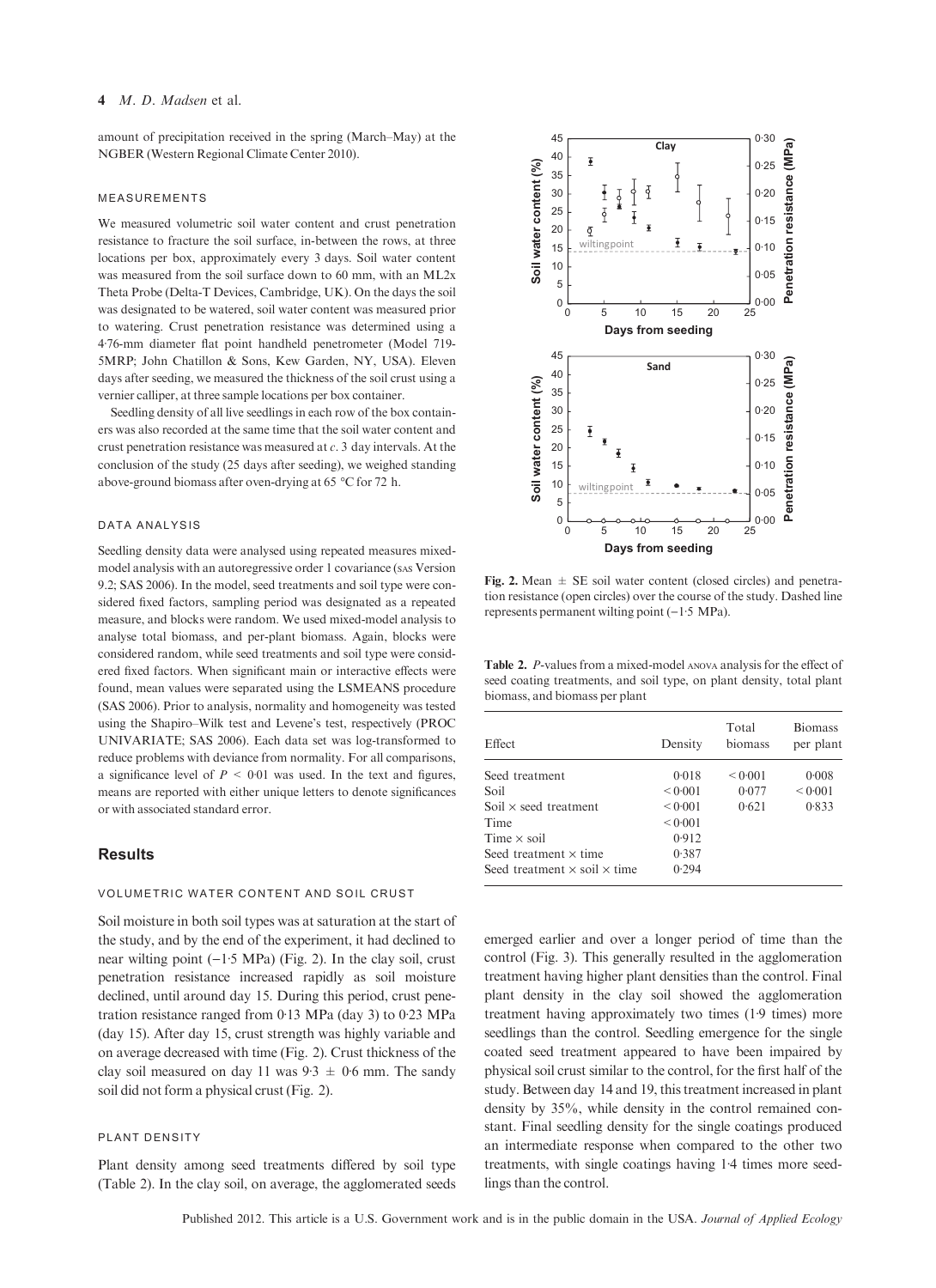

Fig. 3. Comparison of Pseudoroegneria spicata plant density over the course of the study grown from none-coated (control), single coated and agglomerated seeds, sown in clay and sandy soil. Plots were sown with 214 PLS m<sup>-2</sup>. Significant differences ( $P < 0.01$ ) between mean density values at each sampling date are shown by unique letters.

In the sandy soil, agglomerated and single coated seed treatments had similar plant densities at each measurement period (Fig. 3). There was some indication that these treatments can improve the rate of seedling emergence in the sandy soil, with early plant density values nearly double that of the control. However, towards the end of the study, the gap between the coating treatments and the control decreased resulting in statistically similar final plant densities (Fig. 3).

#### ABOVE-GROUND BIOMASS

Differences in biomass were primarily influenced by seed coating treatments and to a lesser extent, soil type (Table 2). In the clay soil the agglomeration treatment had 1.5 times more biomass than the single coated seed treatment and 2.7 times more biomass than the control (Table 3). On a per-plant basis, the control and single coated seed treatments remained similar while the agglomeration treatment had  $1.4$  times more biomass than the control but was not statistically higher than the single seed coating treatment.

In the sandy soil, there was greater biomass in the single seed coating and agglomeration treatments when compared to the control; however, in this soil type, there was no statistical difference between single coated and agglomerated seed

Table 3. Above-ground biomass and per-plant biomass of Pseudoroegneria spicata grown from non-coated (control), single coated and agglomerated seeds, sown in clay and sandy soil

| Treatment     | <b>Biomass</b><br>(mg) | Biomass per<br>plant (mg) |
|---------------|------------------------|---------------------------|
| Clay          |                        |                           |
| Control       | 396.3 <sub>b</sub>     | 6.1 <sub>b</sub>          |
| Single        | 742.3ab                | 7·1ab                     |
| Agglomeration | 1083.4a                | 8.9a                      |
| Sand          |                        |                           |
| Control       | 330.9 <sub>b</sub>     | 3.0 <sub>b</sub>          |
| Single        | 585·1a                 | 4.2a                      |
| Agglomeration | 682.9a                 | 4.8a                      |

Means with different letters are significantly different ( $P < 0.01$ ).

treatments (Table 3). On average, the single seed and agglomerated treatments produced  $1.7$  and  $2.1$  times more biomass than the control, respectively. Per-plant biomass followed a similar pattern as total biomass, with both single seed and agglomerated treatments producing similar values, which were 14 and 16 times greater than the control, respectively.

#### **Discussion**

#### SEEDLING DENSITY

The results of this study confirmed our hypothesis that agglomerating perennial bunchgrass seeds into pellets enhances seedling emergence in the presence of a crusting soil (Fig. 3). Our data further indicate that the coating materials used to agglomerate seeds together also enhances seedling emergence (Fig. 3). The mechanism by which the agglomeration treatment improves seedling emergence is illustrated in the comparison of seed treatments by soil type. In the clay soil, seedling emergence was limited by crusting soil and drought (Fig. 2). Within this soil type, the single seed coating treatment (which has the same amount of coating material as the agglomeration treatment) had less emergence than the agglomeration treatment yet was greater than the control (Fig. 3). However, in the sandy soil, emergence was limited by drought only (Fig. 2). Within this soil type, the agglomeration and single seed coating treatment both produced a similar increase in seedling emergence over the control (Fig. 3). Greater seedling emergence in the clay soil is probably the result of having multiple seedlings collectively generating sufficient force to penetrate through the soil crust. Seedling emergence force increases when multiple seeds are planted in the same location (Edwards 1966; Awadhwal & Thierstein 1985). In the sandy soil where crust was not a limiting factor. The single seed coating and agglomeration treatments performed similarly, which may be due to the coating material enhancing drought tolerance by increasing the amount and duration of plant available water. As explained previously, the coating material used in this study was comprised of Selvol-205, and diatomaceous earth. Selvol-205 is a partially hydrolysed polyvinyl alcohol product, formulated for increased water sorption (Sekisui Specialty Chemicals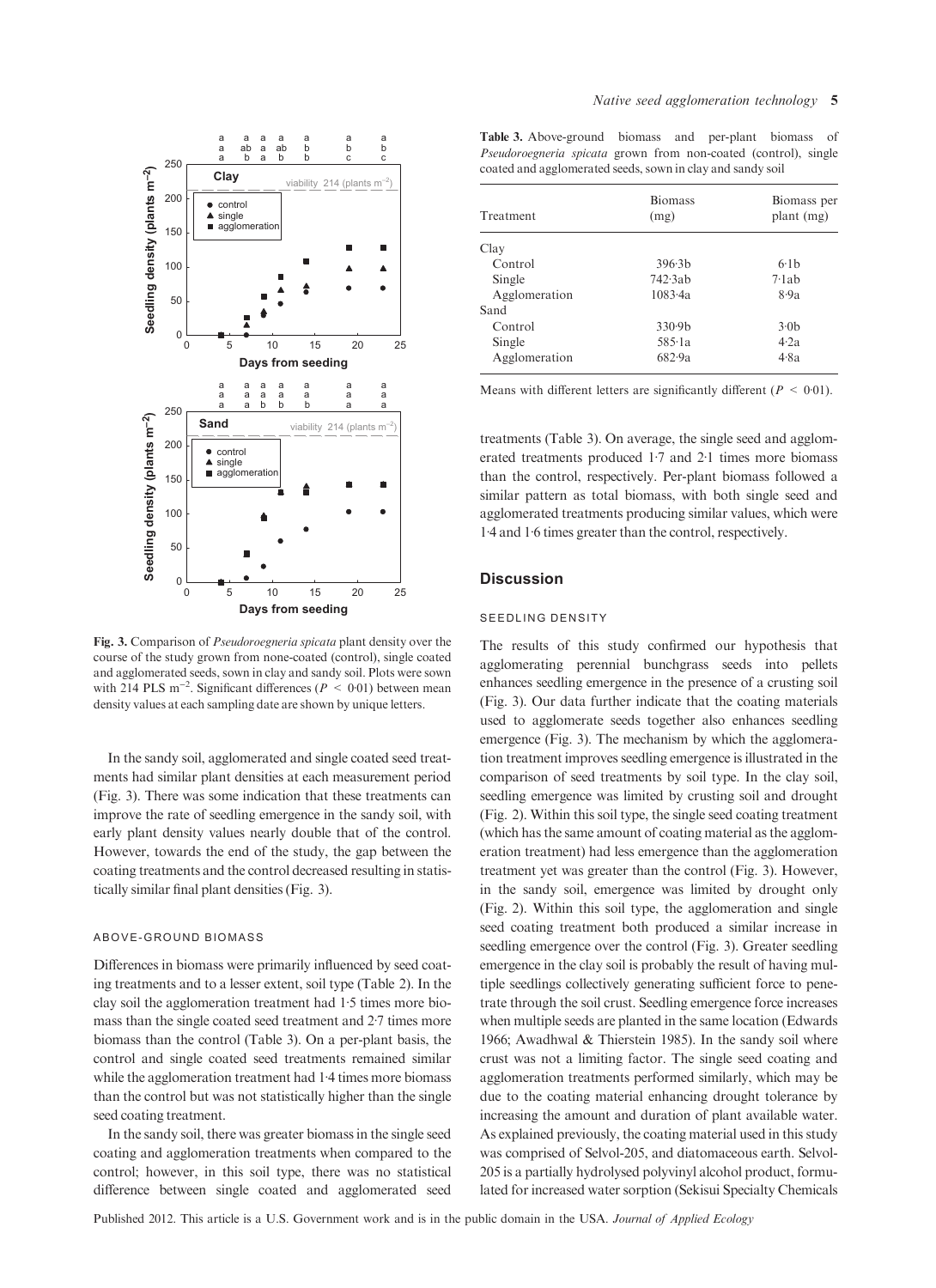America 2009). Diatomaceous earth has high water absorption and retention properties (Li et al. 2000; Shawabkeh & Tutunji 2003). These two coating materials may aid in the absorption and retention of moisture around the seed. Presuming this water was thermodynamically available to the seed, increased moisture availability around the seed would enhance seed imbibition, germination and early seedling growth, in a water-limited environment. Increased moisture provided by the coating may also help maintain plant turgor pressure and subsequently promote seedling emergence thrust through the soil. Diatomaceous earth may also have aided in seedling emergence and survival by providing a source of silicon. The chemical composition of oven dried diatomaceous earth typically contains between 80% and 90% silicon dioxide (Antonides 1997). The application of silicon fertilizer to cereal crops has been shown to increase seedling resistance to both biotic and abiotic stresses (Ahmad, Zaheer & Ismail 1992; Liang 1998; Tuna et al. 2008). However, a review of the literature indicates that moisture enhancing seed coatings generally fail to improve rangeland reseeding (i.e. Hull & Klomp 1967 and references therein; Kocher & Stubbendieck 1986; Mangold & Sheley 2007). Therefore, the positive response in seedling emergence from the seed coating materials used in this study merits additional research to verify the mechanisms and controlling variables.

#### BIOMASS PRODUCTION

As with plant density, increased biomass, in part, can probably be attributed to the agglomeration treatment improving seedling emergence (Fig. 3, and Table 3). Interestingly, in the clay soil, increased above-ground biomass in the agglomeration treatment is not only because of greater plant densities but is also a product of having greater biomass per plant (Table 3). Such a response is contrary to our hypothesis that intraspecific competition would lower biomass production on a per-plant basis. These results may indicate that under the conditions of this study, facilitation played a more important role than competition. Facilitation often outweighs competition effects in harsh and resource-limited environments (Hunter & Aarssen1988; Bertness & Callaway 1994; Callaway & Walker 1997; Brooker & Callaghan 1998; Fajardo & McIntire 2011). As an example, Fajardo & McIntire (2011) compared Nothofagus pumilio tree seedlings planted in clusters and spaced apart from each other along a stress gradient in a forest–prairie ecotone in Patagonia, Chile. As stress increased, seedlings planted in dense clusters had higher survival than solitary seedlings (Fajardo & McIntire 2011).

It is probable that the increase in biomass in our agglomeration treatment may be due, in part, to the ability of this technology to better mimic the way plants have evolved to grow in natural systems. Seeds typically grow within groups or clusters because of natural process depositing them within the same microsite. For instance, seeds can be collected within litter material, holes and cracks in the soil surface, or other features that trap wind-blown seeds (Eckert et al. 1986; Stamp 1989; Chambers, MacMahon & Haefner 1991; Chambers 2000). Seeds can also be grouped together as a result of caching activities by granivores. Seed caching is considered the primary mechanism of seedling establishment by Purshia tridentate (Pursh) DC (antelope bitterbrush) and Achnatherum hymenoides (Roemer & J.A. Schultes) Barkworth (Indian rice grass), with two or more mature plants typically growing together (West 1968; Vander Wall 1994).

This study provides justification for additional research to determine what specific facilitative interactions in the agglomeration treatment improved plant growth, in addition to multiple seedlings increasing emergence thrust. For example, early emergence (Fig. 3) may have allowed the seedlings to grow deeper root systems to better utilize moisture resources from a rapidly drying wetting front (Nicotra, Babicka & Westoby 2002; Leck, Parker & Simpson 2008). Moisture availability may also have been improved as a result of increased plant cover in the agglomeration treatment promoting greater soil infiltration, and from the fallow spaces between groups of plants prolonging the duration of available moisture. Multiple seedlings growing within a cluster may indirectly increase the availability of nutrients through promoting microbial activity. We did not measure root growth, but greater above-ground growth would presumably translate into higher below-ground growth as well. More root growth in the agglomerate treatment should result in greater exuded substrate from the roots, which stimulates rhizospheric microbial activity (Whipps 1990). This in turn promotes higher soil mineralization rates and subsequent nutrient availability (Marschner 1995; Hamilton & Frank 2001). The agglomeration treatment may also moderate microsite temperatures, as the plants collectively provided a greater insulating affect from extreme temperatures.

## Conclusions and future research

To our knowledge, this is the first seed coating treatment specifically designed to improve seedling emergence in crusting soil by agglomerating multiple seeds together within a single pellet. Enhanced emergence of the agglomeration treatment is most likely to be a function of the coating material decreasing the emergence time, alleviating drought conditions and a result of the greater emergence thrust generated by the seedlings collectively growing from the agglomerated pellet compared with a single seedling. In addition to the agglomeration treatment improving seedling emergence in crusting soils, this research also provides evidence that seedlings growing from agglomerates facilitate greater growth than can be achieved by a single seedling.

These results indicate that current agronomic practices that evenly space seeds may not be the most effective technique for reseeding rangelands with crusting soils. Use of seed agglomeration technology may provide land managers with the ability to efficiently plant seeds within clusters using standard seed drills. Facilitation associated with coating materials and clustered plant growth may increase the probability of the plant establishing on a site, and thus lower the probability of restoration failure.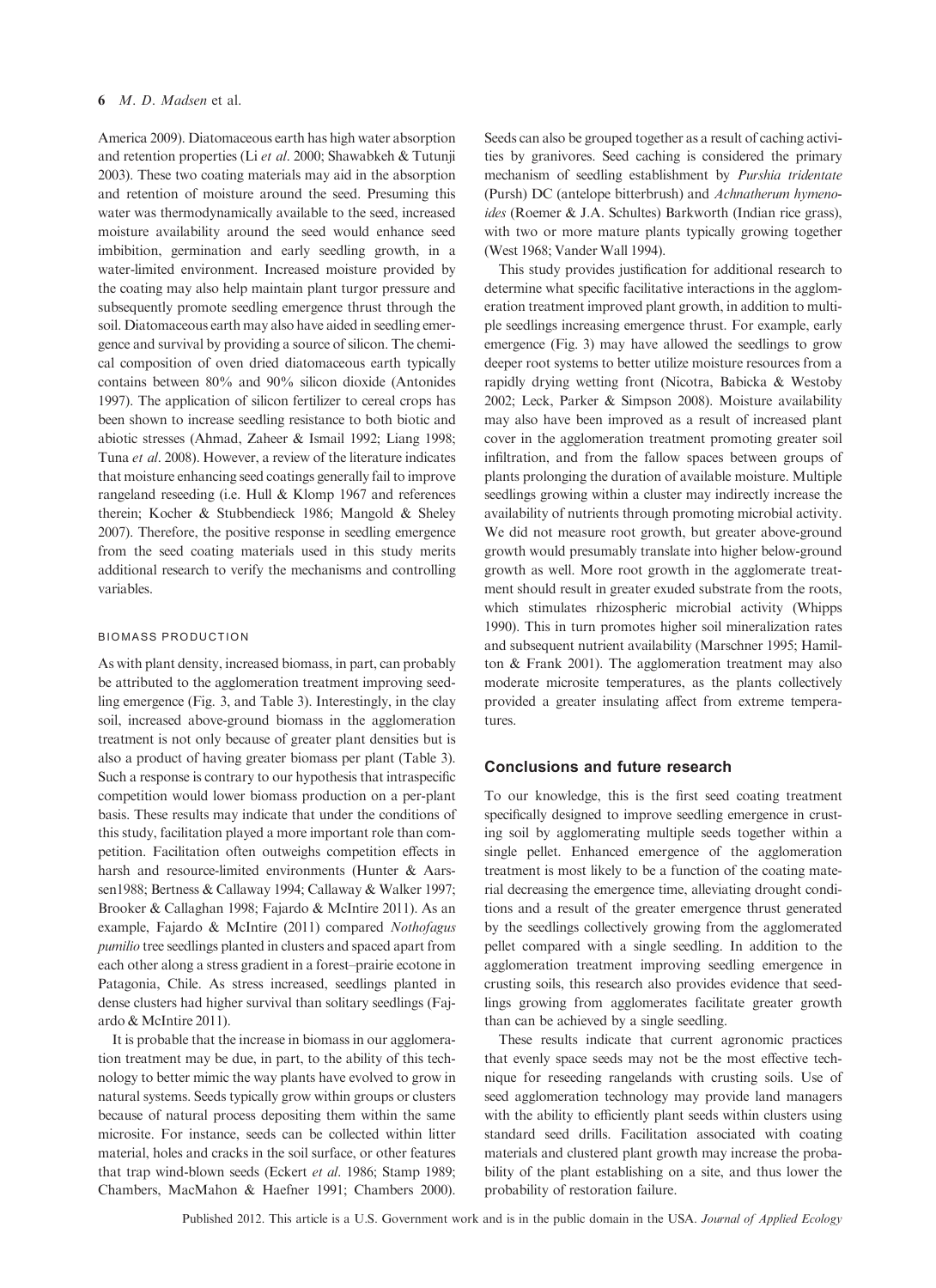Further development and evaluation of this technology is needed before it can be recommended as a native plant restoration treatment. Future studies should include: (i) determination of how agglomeration size (i.e. number of seeds per pellet) influences seedling emergence, plant survival and biomass production across different stress gradients; (ii) analysis of the agglomeration procedure, with a focus on how emergence is affected by variability in the materials, application rates and other inputs into the coating process; (iii) evaluation of how seed and plant physiological characteristics of different species function within an agglomeration treatment; (iv) quantification of the long-term survival and plant community structure of agglomeration plantings and (v) determination of the mechanisms that influence seedling growth from an agglomerated pellet (i.e. water infiltration and moisture availability, thermal response to extreme temperatures, microbial response and nutrient availability).

#### Acknowledgements

We would like to acknowledge Fred Pierson (USDA-ARS, Boise, ID, USA) for technical advice and use of a rainfall simulator. We would also like to thank Kristen Munday, Aaron Inouye, and Suzanne Bichrt for their assistance in conducting this research. We are grateful to Brenda Smith and Brett Bingham (USDA-ARS, Burns, OR, USA) for reviewing earlier versions of this manuscript.

### References

- Ahmad, R., Zaheer, S.H. & Ismail, S. (1992) Role of silicon in salt tolerance of wheat (Triticum aestivum L.). Plant Science, 85, 43-50.
- Allen-Diaz, B. & Bartolome, J.W. (1998) Sagebrush-grass vegetation dynamics: comparing classical and state-transition models. Ecological Applications, 8, 795–804.
- Antonides, L.E. (1997) Diatomite: U.S. Geological Survey Mineral Commodity Summaries. pp. 24.1–24.4.
- Asner, G.P., Elmore, A.J., Olander, L.P., Martin, R.E. & Harris, A.T. (2004) Grazing systems, ecosystem responses and global change. Annual Review of Environment & Resources, 29, 261–299.
- Awadhwal, N.K. & Thierstein, G.E. (1985) Soil crust and its impact on crop establishment: a review. Soil and Tillage Research, 5, 289–302.
- Belnap, J. (2003) Comparative structure of physical and biological soil crusts. Biological Soil Crusts: Structure, Function and Management (eds J. Belnap & O.L. Lange), pp. 177–192. Springer-Verlag, Berlin.
- Ben-Hur, M. (1994) Runoff, erosion, and polymer application in moving-sprinkler irrigation. Soil Science, 158, 283-290.
- Bertness, M.D. & Callaway, R.M. (1994) Positive interactions in communities. Trends in Ecology & Evolution, 9, 187–191.
- Bestelmeyer, B.T. (2006) Threshold concepts and their use in rangeland management and restoration: the good, the bad, and the insidious. Restoration Ecology, 14, 325–329.
- Bilbro, J.D. & Wanjura, D.F. (1982) Soil crusts and cotton emergence relationships. Transactions of the ASAE, 25, 1484–1487.
- Brooker, R.W. & Callaghan, T.V. (1998) The balance between positive and negative plant interactions and its relationship to environmental gradients: a model. Oikos, 81, 196–207.
- Callaway, R.M. & Walker, L.R. (1997) Competition and facilitation: a synthetic approach to interactions in plant communities. Ecology, 78, 1958– 1965.
- Chambers, J.C. (2000) Seed movements and seedling fates in disturbed sagebrush steppe ecosystems: implications for restoration. *Ecological Applica*tions, 10, 1400–1413.
- Chambers, J.C., MacMahon, J.A. & Haefner, J.H. (1991) Seed entrapment in alpine ecosystems: effects of soil particle size and diaspore morphology. Ecology, 72, 1668–1677.
- Connell, J.H. & Slatyer, R.O. (1977) Mechanisms of succession in natural communities and their role in community stability and organization. The American Naturalist, 111, 1119–1144.
- Davies, K.W. & Bates, J.D. (2010) Vegetation characteristics of mountain and Wyoming big sagebrush plant communities in the northern Great Basin. Rangeland Ecology and Management, 63, 461–466.
- Davies, K.W., Bates, J.D. & Miller, R.F. (2006) Vegetation characteristics across part of the Wyoming big sagebrush alliance. Rangeland Ecology and Management, 59, 567–575.
- Eckert Jr, R.E., Peterson, F.F., Meurissee, M.S. & Stephens, J.L. (1986) Effects of soil surface morphology on emergence and survival of seedlings in big sagebrush communities. Journal of Range Management, 39, 414-421.
- Edwards, F.E. (1966) Cotton seedling emergence. Mississippi Farm Research, 26, 4–5.
- Epanchin-Niell, R., Englin, J. & Nalle, D. (2009) Investing in rangeland restoration in the arid west, USA: countering the effects of an invasive weed on the long-term fire cycle. Journal of Environmental Management, 91, 370-379.
- Fajardo, A. & McIntire, E.J.B. (2011) Under strong niche overlap conspecifics do not compete but help each other to survive: facilitation at the intraspecific level. Journal of Ecology, 99, 642–650.
- Gregg, B.R. & Billups, G.L. (2010) Seed Conditioning Volume Two, Technology-Part A. pp. 818–834. Science Publishers, Enfield, NH USA.
- Hamilton, E.W. & Frank, D.A. (2001) Can plants stimulate soil microbes and their own nutrient supply? Evidence from a grazing tolerant grass. Ecology, 82, 2397–2402.
- Havstad, K.M., Peters, D.P.C., Skaggs, R., Brown, J., Bestelmeyer, B., Fredrickson, E., Herrick, J. & Wright, J. (2007) Ecological services to and from rangelands of the United States. Ecological Economics, 64, 261–268.
- Hull Jr, A.C. & Klomp, G.J. (1967) Thickening and spread of crested wheatgrass stands on southern Idaho ranges. Journal of Range Management, 20, 222–227.
- Hunter, A.F. & Aarssen, L.W. (1988) Plants helping plants. BioScience, 38, 34-39.
- James, J.J. & Svejcar, T.J. (2010) Limitations to postfire seedling establishment: the role of seeding technology, water availability, and invasive plant abundance. Rangeland Ecology and Management, 63, 491-495.
- James, J.J., Svejcar, T.J. & Rinella, M.J. (2011) Demographic processes limiting seedling recruitment in aridland restoration. Journal of Applied Ecology, 48, 961–969.
- Kinyua, D., McGeoch, L.E., Georgiadis, N. & Young, T.P. (2010) Short-term and long-term effects of soil ripping, seeding, and fertilization on the restoration of a tropical rangeland. Restoration Ecology, 18, 226–233.
- Kocher, E. & Stubbendieck, J. (1986) Broadcasting grass seed to revegetate sandy soils. Journal of Range Management, 39, 555-557.
- Leck, M.A., Parker, V.T. & Simpson, R.L. (2008) Seedling Ecology & Evolution. pp. 514. Cambridge University Press, Cambridge, UK.
- Li, D., Joo, Y.K., Christians, N.E. & Minner, D.D. (2000) Inorganic soil amendment effects on sand-based sports turf media. Crop Science, 40, 1121– 1125.
- Liang, Y.C. (1998) Effects of silicon on leaf ultrastructure, chlorophyll content and photosynthetic activity in barley under salt stress. Pedosphere, 8, 289– 296.
- Lysne, C. & Pellant, M. (2004) Establishment of Aerially Seeded Big Sagebrush Following Southern Idaho Wildfires. pp. 14. Tech. Bull. 2004-01. U.S. Department of the Interior, Bureau of Land Management, Idaho State Office, Boise, ID.
- Madsen, M.D., Petersen, S.L. & Taylor, A.G. (2010) Seed coating compositions and methods for applying soil surfactants to water-repellent soil. Pub. No. WO/2010/111309. International Application No. PCT/US2010/28371.
- Mangold, J.M. & Sheley, R.L. (2007) Effect of soil texture, watering frequency, and a hydrogel on the emergence and survival of coated versus uncoated crested wheatgrass seeds. Ecological Restoration, 25, 6–11.
- Marschner, H. (1995) Mineral Nutrition of Higher Plants, 2nd edn. Academic Press, San Diego, CA.
- Martin, L.M. & Wilsey, B.J. (2006) Assessing grassland restoration success: relative roles of seed additions and native ungulate activities. Journal of Applied Ecology, 43, 1098–1109.
- Meyer, L.D. & Harmon, W.C. (1979) Multiple-intensity rainfall simulator for erosion research on row sideslopes. Transactions of the ASAE, 22, 100-103.
- Miller, J.F., Frederick, R.H. & Tracy, R.J. (1973) Precipitation-Frequency Atlas of the Western United States. pp. 43. NOAA Atlas 2, Volume X-Oregon, National Weather Service, Silver Spring, MD.
- Nicotra, A.B., Babicka, N. & Westoby, M. (2002) Seedling root anatomy and morphology: an examination of ecological differentiation with rainfall using phylogenetically independent contrasts. Oecologia, 130, 136–145.
- Ninan, L. (2001) Fighting against ourselves: efforts to combat desertification & land degradation. Currents International Trade Law Journal, 65, 66.
- Published 2012. This article is a U.S. Government work and is in the public domain in the USA. Journal of Applied Ecology